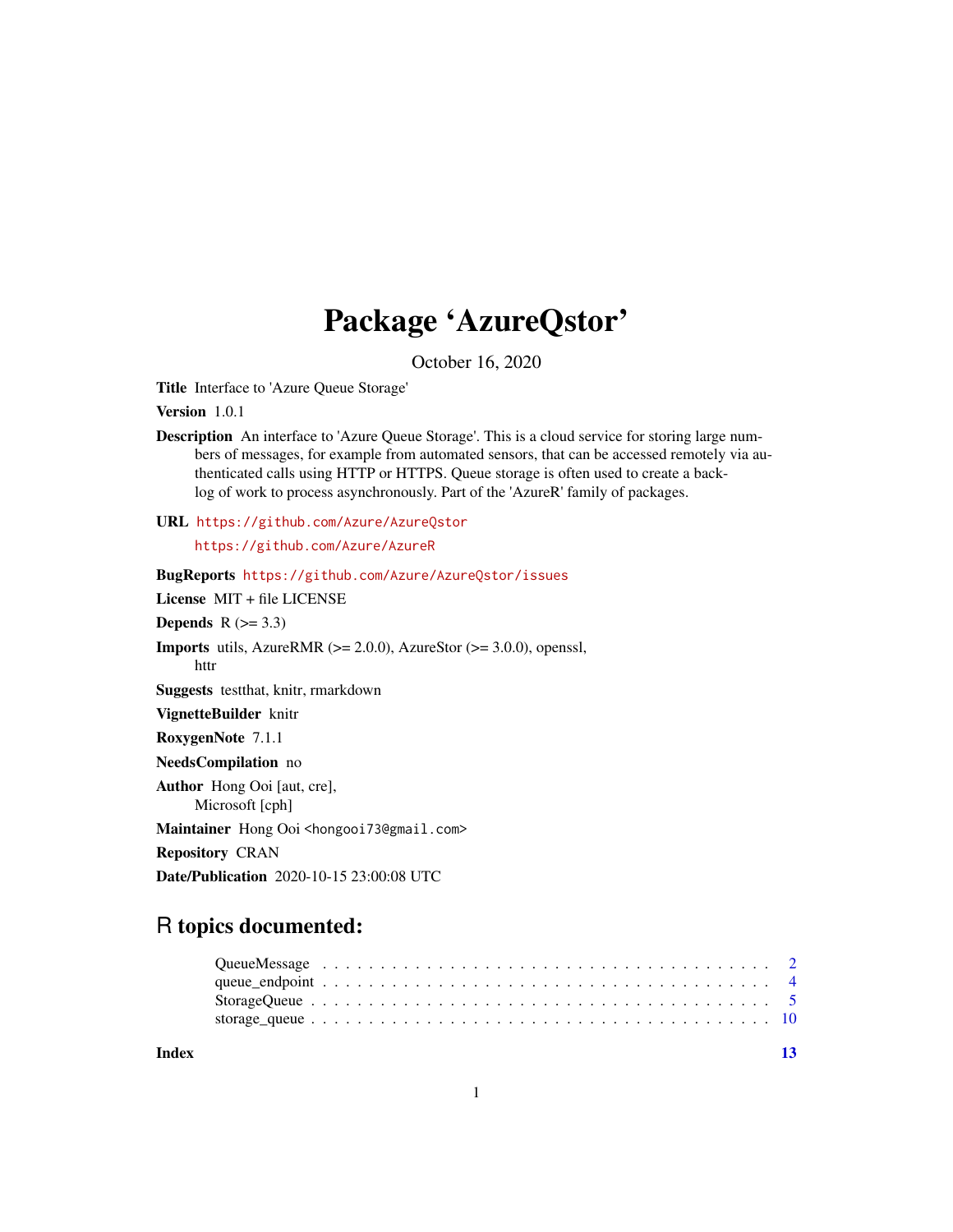<span id="page-1-4"></span><span id="page-1-0"></span>

#### **Description**

This class stores the data, metadata and behaviour associated with a message.

To generate a message object, call one of the methods exposed by the [StorageQueue](#page-4-1) class.

#### Public fields

queue The queue this message is from, an object of class [StorageQueue](#page-4-1)

id The message ID.

insertion\_time The message insertion (creation) time.

expiry\_time The message expiration time.

text The message text.

receipt A pop receipt. This is present if the message was obtained by means other than [peeking,](#page-4-1) and is required for updating or deleting the message.

next\_visible\_time The time when this message will be next visible.

dequeue\_count The number of times this message has been read.

#### Methods

#### Public methods:

- [QueueMessage\\$new\(\)](#page-1-1)
- [QueueMessage\\$delete\(\)](#page-1-2)
- [QueueMessage\\$update\(\)](#page-1-3)
- [QueueMessage\\$print\(\)](#page-2-0)
- [QueueMessage\\$clone\(\)](#page-2-1)

<span id="page-1-1"></span>Method new(): Creates a new message object. Rather than calling the new method manually, objects of this class should be created via the methods exposed by the [StorageQueue](#page-4-1) object.

*Usage:*

QueueMessage\$new(message, queue)

*Arguments:*

message Details about the message. queue Object of class StorageQueue.

<span id="page-1-2"></span>Method delete(): Deletes this message from the queue.

<span id="page-1-3"></span>*Usage:* QueueMessage\$delete() *Returns:* NULL, invisibly.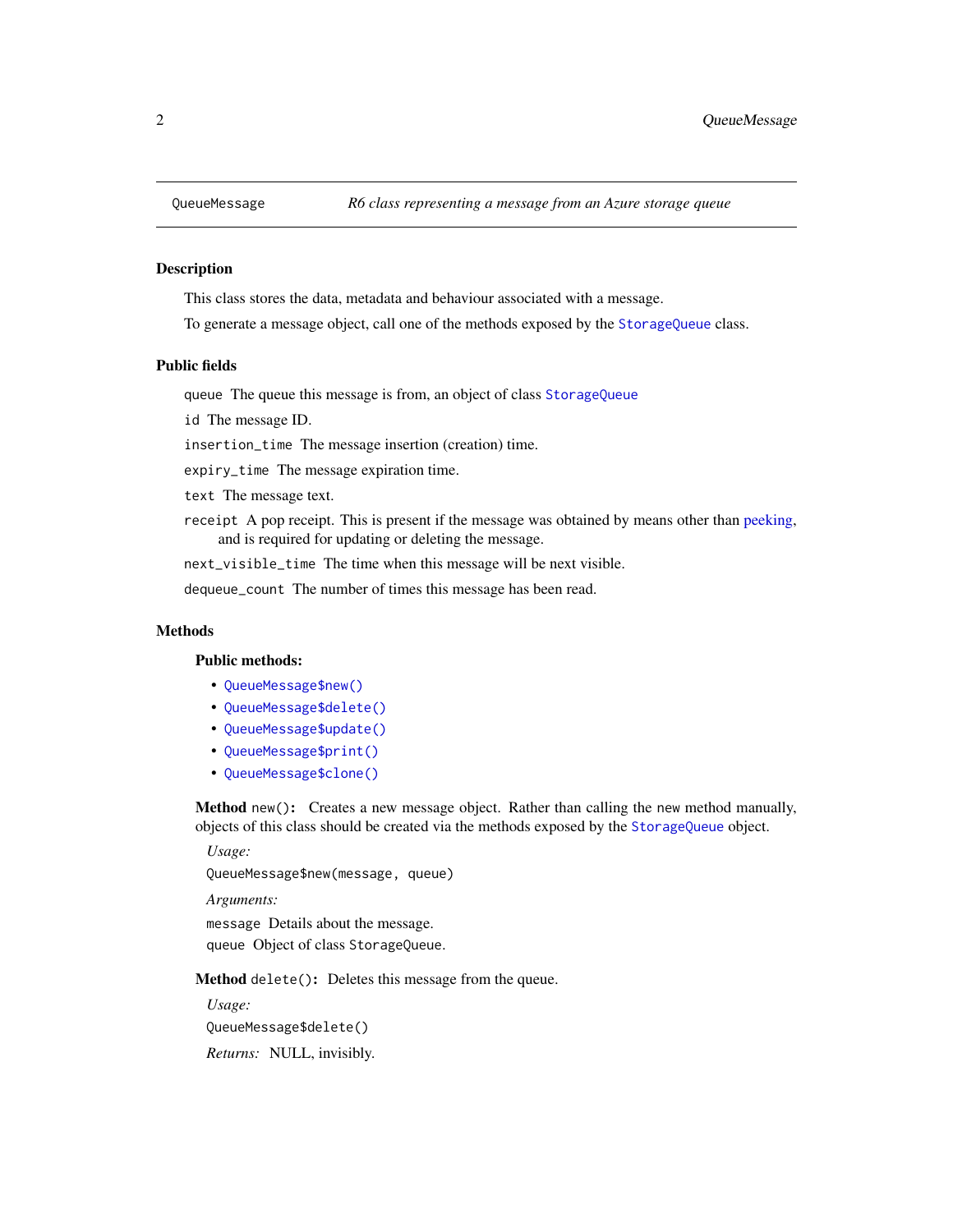<span id="page-2-2"></span>Method update(): Updates this message in the queue.

This operation can be used to continually extend the invisibility of a queue message. This functionality can be useful if you want a worker role to "lease" a message. For example, if a worker role calls [get\\_messages](#page-4-1) and recognizes that it needs more time to process a message, it can continually extend the message's invisibility until it is processed. If the worker role were to fail during processing, eventually the message would become visible again and another worker role could process it.

#### *Usage:*

```
QueueMessage$update(visibility_timeout, text = self$text)
```
*Arguments:*

- visibility\_timeout The new visibility timeout (time to when the message will again be visible).
- text Optionally, new message text, either a raw or character vector. If a raw vector, it is base64 encoded, and if a character vector, it is collapsed into a single string before being sent to the queue.

*Returns:* The message object, invisibly.

<span id="page-2-0"></span>Method print(): Print method for this class.

*Usage:*

QueueMessage\$print(...)

*Arguments:*

... Not currently used.

*Returns:* The message object, invisibly.

<span id="page-2-1"></span>Method clone(): The objects of this class are cloneable with this method.

*Usage:*

```
QueueMessage$clone(deep = FALSE)
```
*Arguments:*

deep Whether to make a deep clone.

#### Examples

## Not run:

```
endp <- storage_endpoint("https://mystorage.queue.core.windows.net", key="key")
queue <- storage_queue(endp, "queue1")
```

```
msg <- queue$get_message()
msg$update(visibility_timeout=60, text="updated message")
msg$delete()
```
## End(Not run)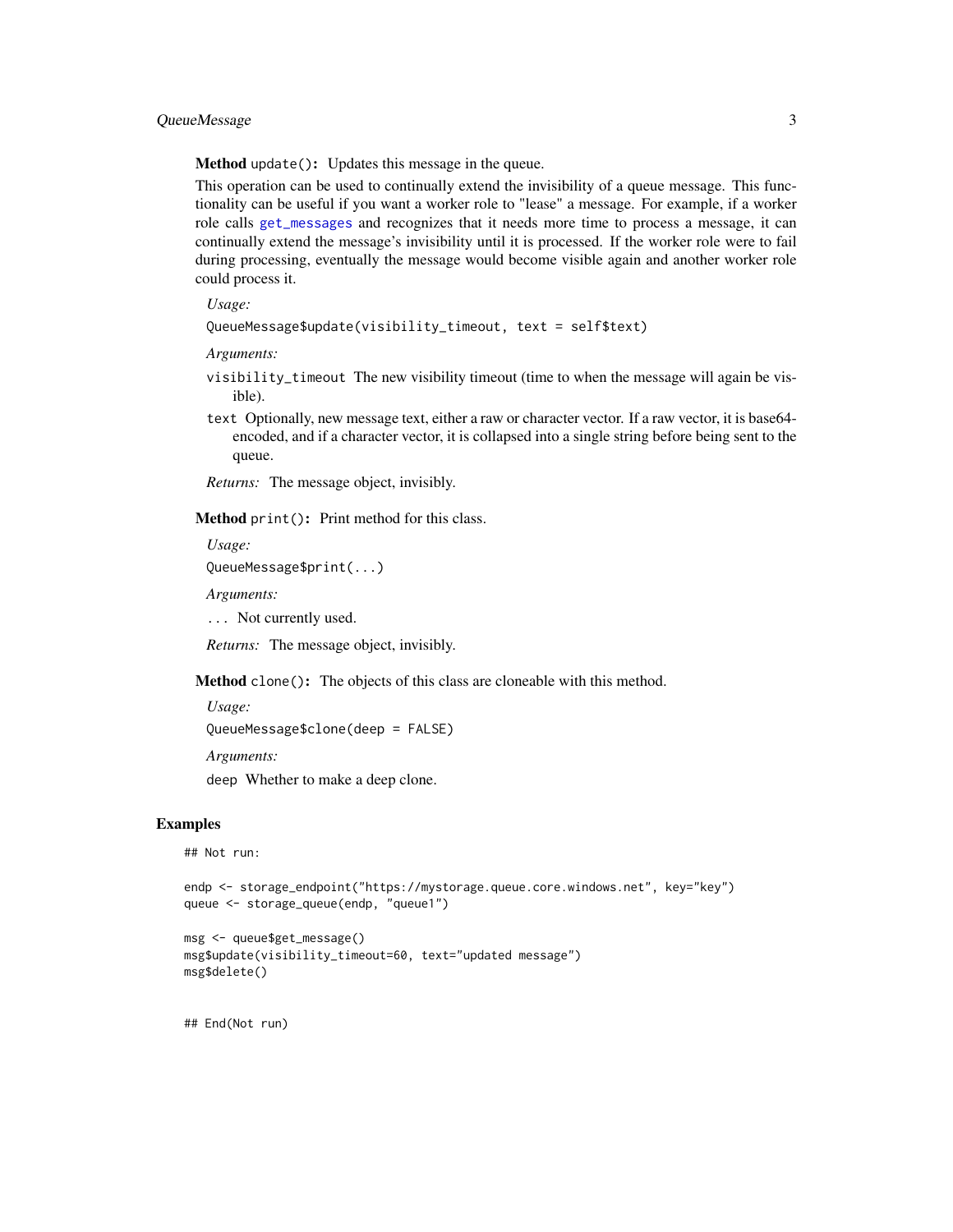<span id="page-3-1"></span><span id="page-3-0"></span>

#### Description

Create a queue endpoint object

#### Usage

```
queue_endpoint(
 endpoint,
 key = NULL,
 token = NULL,
 sas = NULL,api_version = getOption("azure_storage_api_version")
)
```
#### Arguments

| endpoint    | The URL (hostname) for the endpoint, of the form http[s]://{account-name}.queue.{core-<br>host-name}. On the public Azure cloud, endpoints will be of the form https://{account-<br>name}.queue.core.windows.net.                                                            |
|-------------|------------------------------------------------------------------------------------------------------------------------------------------------------------------------------------------------------------------------------------------------------------------------------|
| key         | The access key for the storage account.                                                                                                                                                                                                                                      |
| token       | An Azure Active Directory (AAD) authentication token. This can be either a<br>string, or an object of class AzureToken created by AzureRMR::get_azure_token.<br>The latter is the recommended way of doing it, as it allows for automatic refresh-<br>ing of expired tokens. |
| sas         | A shared access signature (SAS) for the account.                                                                                                                                                                                                                             |
| api_version | The storage API version to use when interacting with the host. Defaults to<br>$"2019-07-07"$ .                                                                                                                                                                               |

#### Details

This is the queue storage counterpart to the endpoint functions defined in the AzureStor package.

#### Value

An object of class queue\_endpoint, inheriting from storage\_endpoint.

#### See Also

[AzureStor::storage\\_endpoint](#page-0-0), [AzureStor::blob\\_endpoint](#page-0-0), [storage\\_queue](#page-9-1)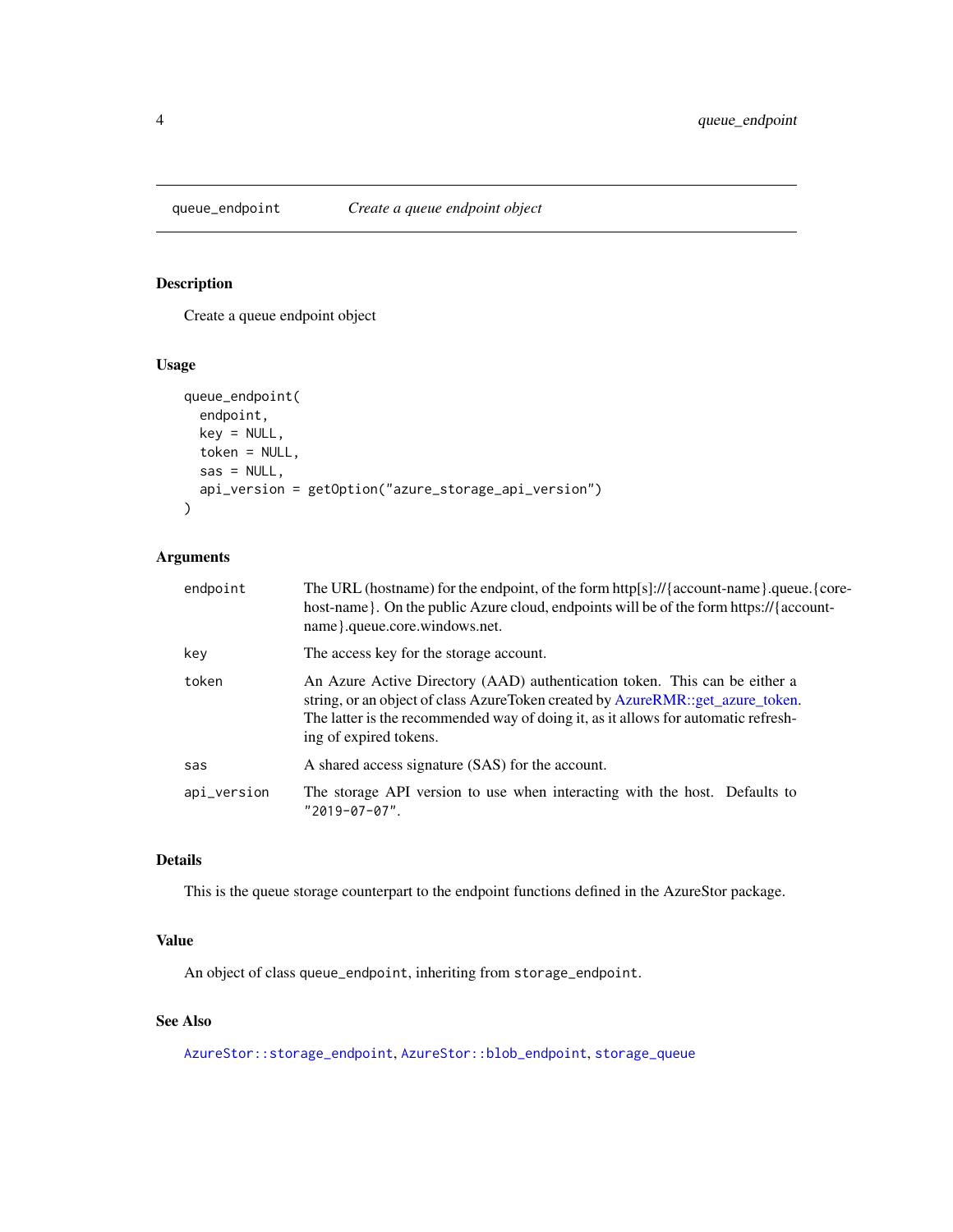#### <span id="page-4-0"></span>StorageQueue 5

#### Examples

## Not run:

```
# obtaining an endpoint from the storage account resource object
AzureRMR::get_azure_login()$
   get_subscription("sub_id")$
   get_resource_group("rgname")$
   get_storage_account("mystorage")$
   get_queue_endpoint()
# creating an endpoint standalone
queue_endpoint("https://mystorage.queue.core.windows.net/", key="access_key")
```
## End(Not run)

<span id="page-4-1"></span>StorageQueue *R6 class representing an Azure storage queue*

#### Description

A storage queue holds messages. A queue can contain an unlimited number of messages, each of which can be up to 64KB in size. Messages are generally added to the end of the queue and retrieved from the front of the queue, although first in, first out (FIFO) behavior is not guaranteed.

To generate a queue object, use one of the [storage\\_queue](#page-9-1), [list\\_storage\\_queues](#page-9-2) or [create\\_storage\\_queue](#page-9-2) functions rather than calling the new() method directly.

#### Public fields

endpoint A queue endpoint object. This contains the account and authentication information for the queue.

name The name of the queue.

#### Methods

#### Public methods:

- [StorageQueue\\$new\(\)](#page-1-1)
- [StorageQueue\\$create\(\)](#page-5-0)
- [StorageQueue\\$delete\(\)](#page-1-2)
- [StorageQueue\\$clear\(\)](#page-5-1)
- [StorageQueue\\$get\\_metadata\(\)](#page-5-2)
- [StorageQueue\\$set\\_metadata\(\)](#page-5-3)
- [StorageQueue\\$get\\_message\(\)](#page-6-0)
- [StorageQueue\\$get\\_messages\(\)](#page-6-1)
- [StorageQueue\\$peek\\_message\(\)](#page-6-2)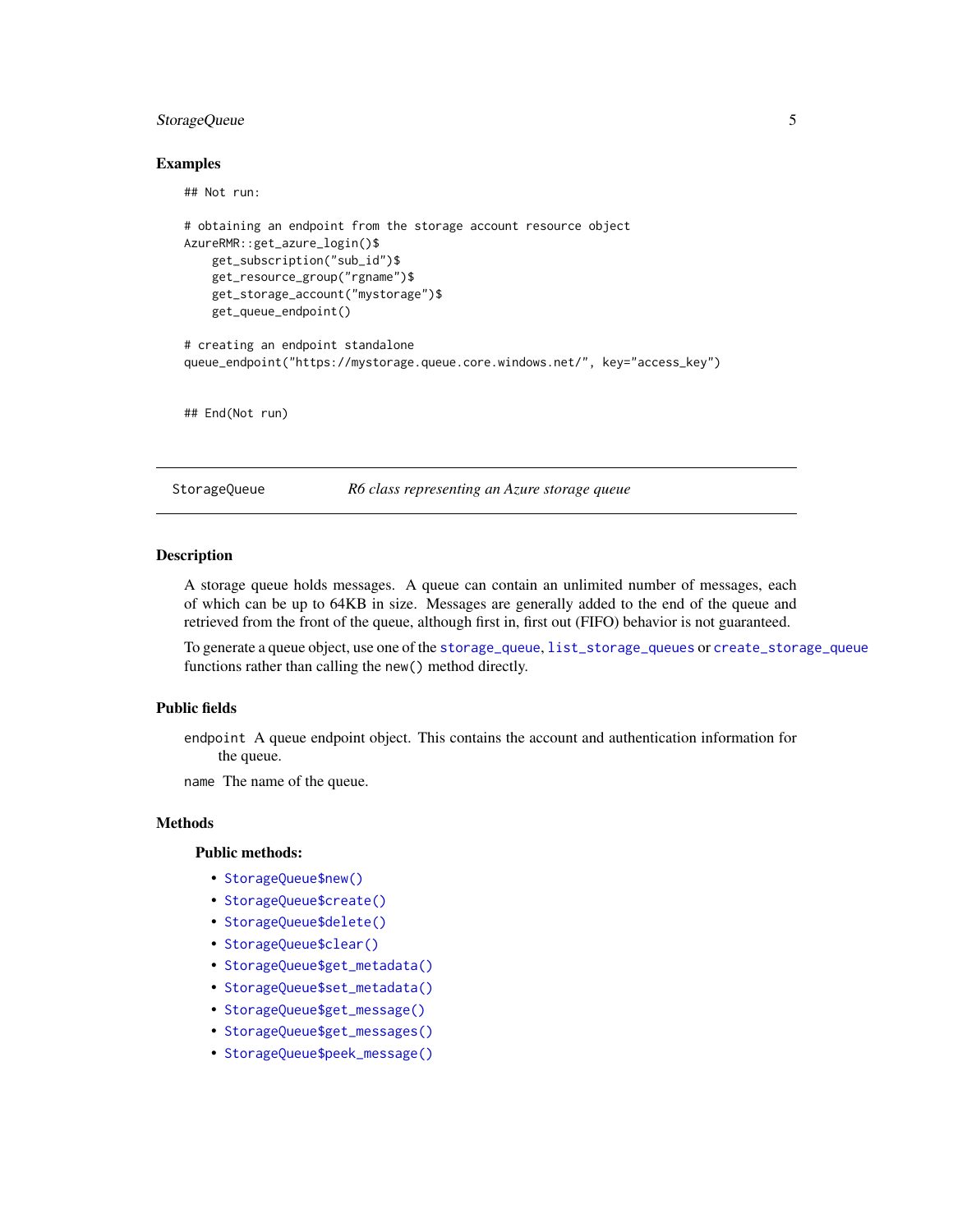- <span id="page-5-4"></span>• [StorageQueue\\$peek\\_messages\(\)](#page-6-3)
- [StorageQueue\\$pop\\_message\(\)](#page-7-0)
- [StorageQueue\\$pop\\_messages\(\)](#page-7-1)
- [StorageQueue\\$put\\_message\(\)](#page-7-2)
- [StorageQueue\\$update\\_message\(\)](#page-7-3)
- [StorageQueue\\$delete\\_message\(\)](#page-8-0)
- [StorageQueue\\$print\(\)](#page-2-0)
- [StorageQueue\\$clone\(\)](#page-2-1)

Method new(): Initialize the queue object. Rather than calling this directly, you should use one of the [storage\\_queue](#page-9-1), [list\\_storage\\_queues](#page-9-2) or [create\\_storage\\_queue](#page-9-2) functions.

Note that initializing this object is a local operation only. If a queue of the given name does not already exist in the storage account, it has to be created remotely by calling the create method.

*Usage:* StorageQueue\$new(endpoint, name) *Arguments:*

endpoint An endpoint object.

name The name of the queue.

<span id="page-5-0"></span>Method create(): Creates a storage queue in Azure, using the storage endpoint and name from this R6 object.

*Usage:* StorageQueue\$create()

*Returns:* The queue object, invisibly.

Method delete(): Deletes this storage queue in Azure.

*Usage:*

StorageQueue\$delete(confirm = TRUE)

*Arguments:*

confirm Whether to ask for confirmation before deleting.

*Returns:* The queue object, invisibly.

<span id="page-5-1"></span>Method clear(): Clears (deletes) all messages in this storage queue.

*Usage:*

StorageQueue\$clear()

*Returns:* The queue object, invisibly.

<span id="page-5-2"></span>Method get\_metadata(): Retrieves user-defined metadata for the queue.

*Usage:*

StorageQueue\$get\_metadata()

*Returns:* A named list of metadata properties.

<span id="page-5-3"></span>Method set\_metadata(): Sets user-defined metadata for the queue.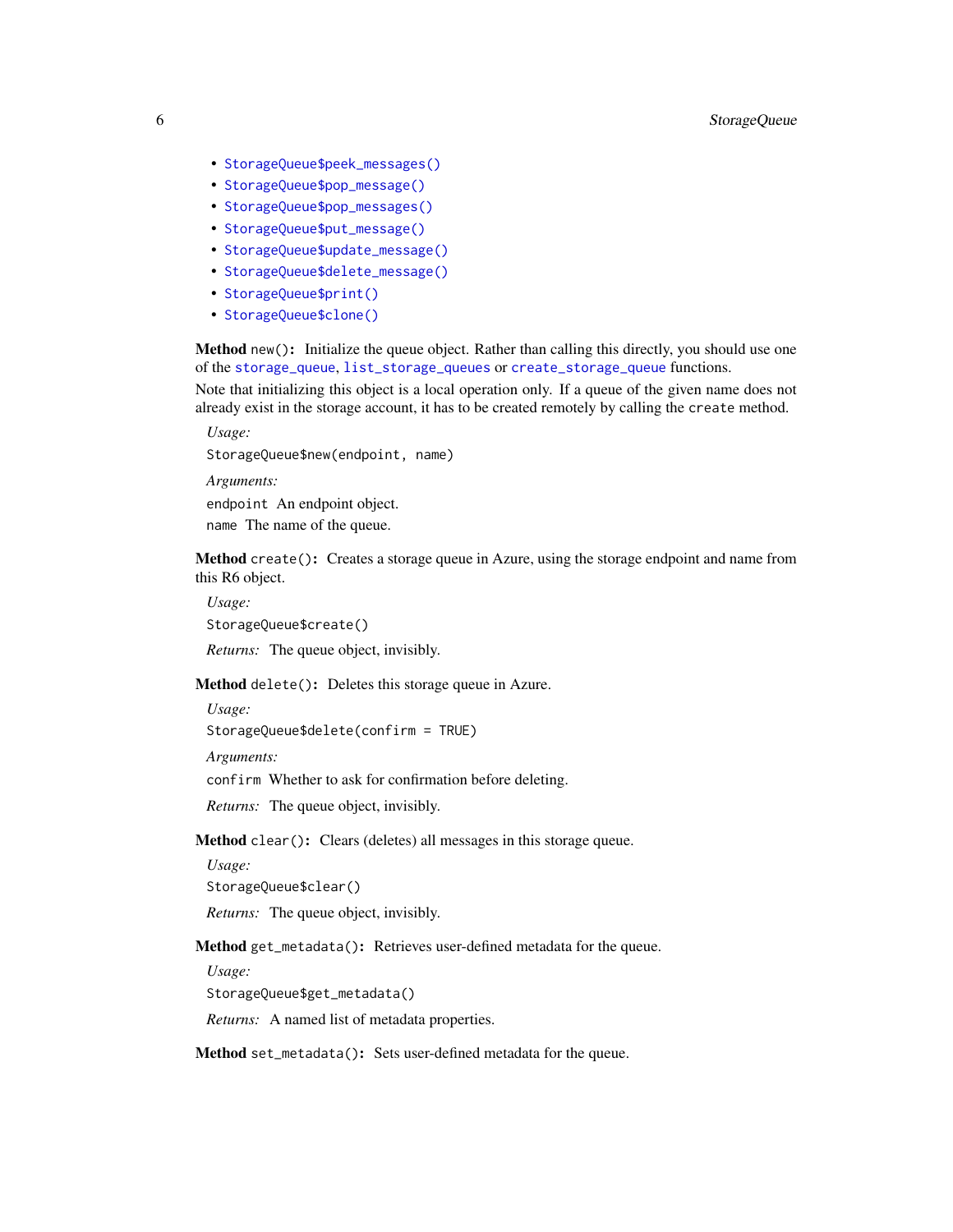<span id="page-6-4"></span>*Usage:*

StorageQueue\$set\_metadata(..., keep\_existing = TRUE)

*Arguments:*

... Name-value pairs to set as metadata.

keep\_existing Whether to retain existing metadata information.

*Returns:* A named list of metadata properties, invisibly.

<span id="page-6-0"></span>Method get\_message(): Reads a message from the front of the storage queue.

When a message is read, the consumer is expected to process the message and then delete it. After the message is read, it is made invisible to other consumers for a specified interval. If the message has not yet been deleted at the time the interval expires, its visibility is restored, so that another consumer may process it.

*Usage:* StorageQueue\$get\_message()

*Returns:* A new object of class [QueueMessage](#page-1-4).

<span id="page-6-1"></span>Method get\_messages(): Reads several messages at once from the front of the storage queue.

When a message is read, the consumer is expected to process the message and then delete it. After the message is read, it is made invisible to other consumers for a specified interval. If the message has not yet been deleted at the time the interval expires, its visibility is restored, so that another consumer may process it.

*Usage:* StorageQueue\$get\_messages(n = 1)

*Arguments:*

n How many messages to read. The maximum is 32.

*Returns:* A list of objects of class [QueueMessage](#page-1-4).

<span id="page-6-2"></span>Method peek\_message(): Reads a message from the storage queue, but does not alter its visibility.

Note that a message obtained via the peek\_message or peek\_messages method will not include a pop receipt, which is required to delete or update it.

*Usage:* StorageQueue\$peek\_message()

*Returns:* A new object of class [QueueMessage](#page-1-4).

<span id="page-6-3"></span>Method peek\_messages(): Reads several messages at once from the storage queue, without altering their visibility.

Note that a message obtained via the peek\_message or peek\_messages method will not include a pop receipt, which is required to delete or update it.

*Usage:*

StorageQueue\$peek\_messages(n = 1)

*Arguments:*

n How many messages to read. The maximum is 32.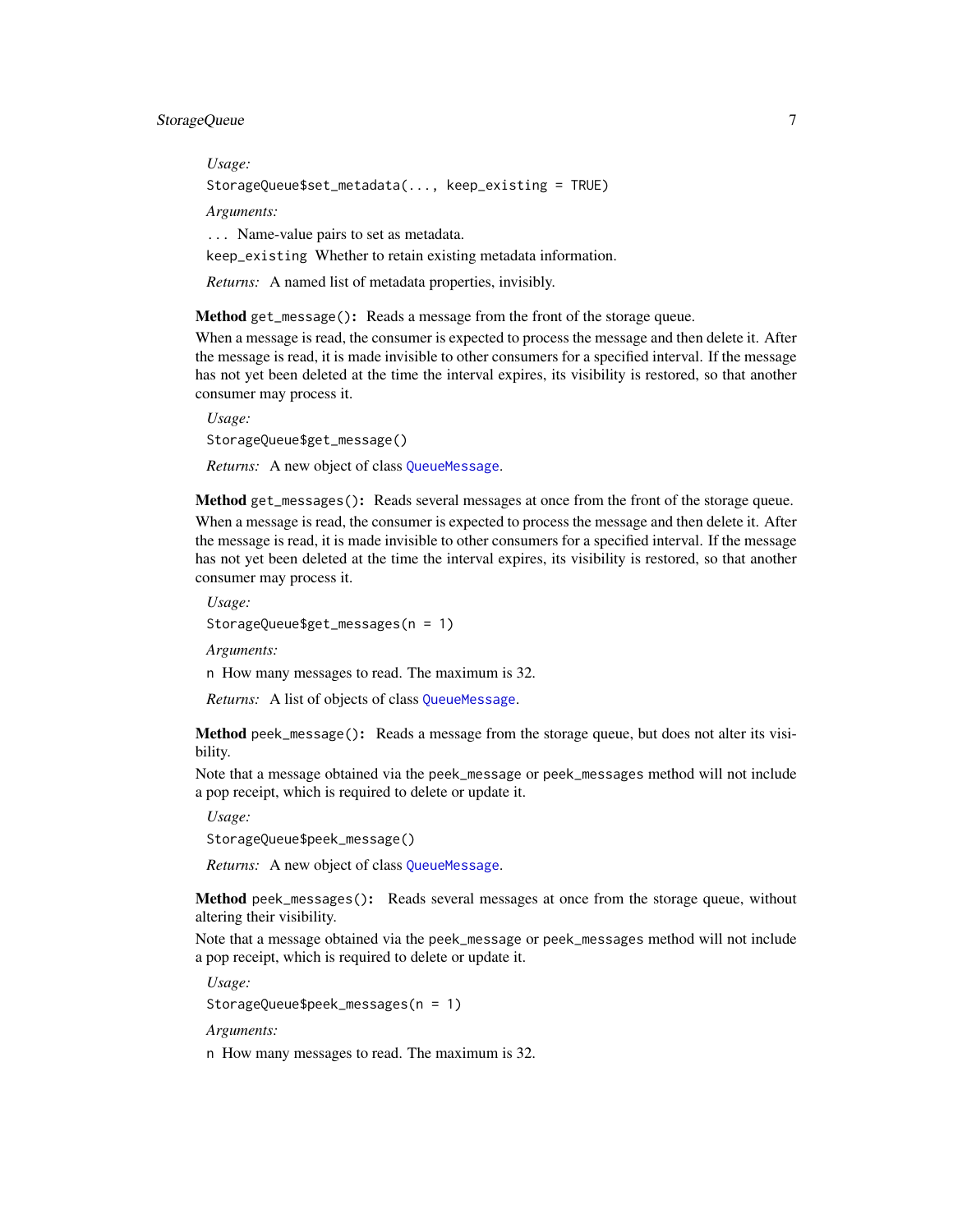*Returns:* A list of objects of class [QueueMessage](#page-1-4).

<span id="page-7-0"></span>Method pop\_message(): Reads a message from the storage queue, removing it at the same time. This is equivalent to calling [get\\_message](#page-6-0) and [delete\\_message](#page-8-0) successively.

*Usage:*

StorageQueue\$pop\_message()

*Returns:* A new object of class [QueueMessage](#page-1-4).

<span id="page-7-1"></span>Method pop\_messages(): Reads several messages at once from the storage queue, and then removes them.

*Usage:*

StorageQueue\$pop\_messages(n = 1)

*Arguments:*

n How many messages to read. The maximum is 32.

*Returns:* A list of objects of class [QueueMessage](#page-1-4).

<span id="page-7-2"></span>Method put\_message(): Writes a message to the back of the message queue.

*Usage:*

```
StorageQueue$put_message(text, visibility_timeout = NULL, time_to_live = NULL)
```
*Arguments:*

- text The message text, either a raw or character vector. If a raw vector, it is base64-encoded, and if a character vector, it is collapsed into a single string before being sent to the queue.
- visibility\_timeout Optional visibility timeout after being read, in seconds. The default is 30 seconds.
- time\_to\_live Optional message time-to-live, in seconds. The default is 7 days.

*Returns:* The message text, invisibly.

<span id="page-7-3"></span>Method update\_message(): Updates a message in the queue. This requires that the message object must include a pop receipt, which is present if it was obtained by means other than [peeking.](#page-6-2) This operation can be used to continually extend the invisibility of a queue message. This functionality can be useful if you want a worker role to "lease" a message. For example, if a worker role calls [get\\_messages](#page-6-1) and recognizes that it needs more time to process a message, it can continually extend the message's invisibility until it is processed. If the worker role were to fail during processing, eventually the message would become visible again and another worker role could process it.

*Usage:*

StorageQueue\$update\_message(msg, visibility\_timeout, text = msg\$text)

*Arguments:*

- msg A message object, of class [QueueMessage](#page-1-4).
- visibility\_timeout The new visibility timeout (time to when the message will again be visible).
- text Optionally, new message text, either a raw or character vector. If a raw vector, it is base64 encoded, and if a character vector, it is collapsed into a single string before being sent to the queue.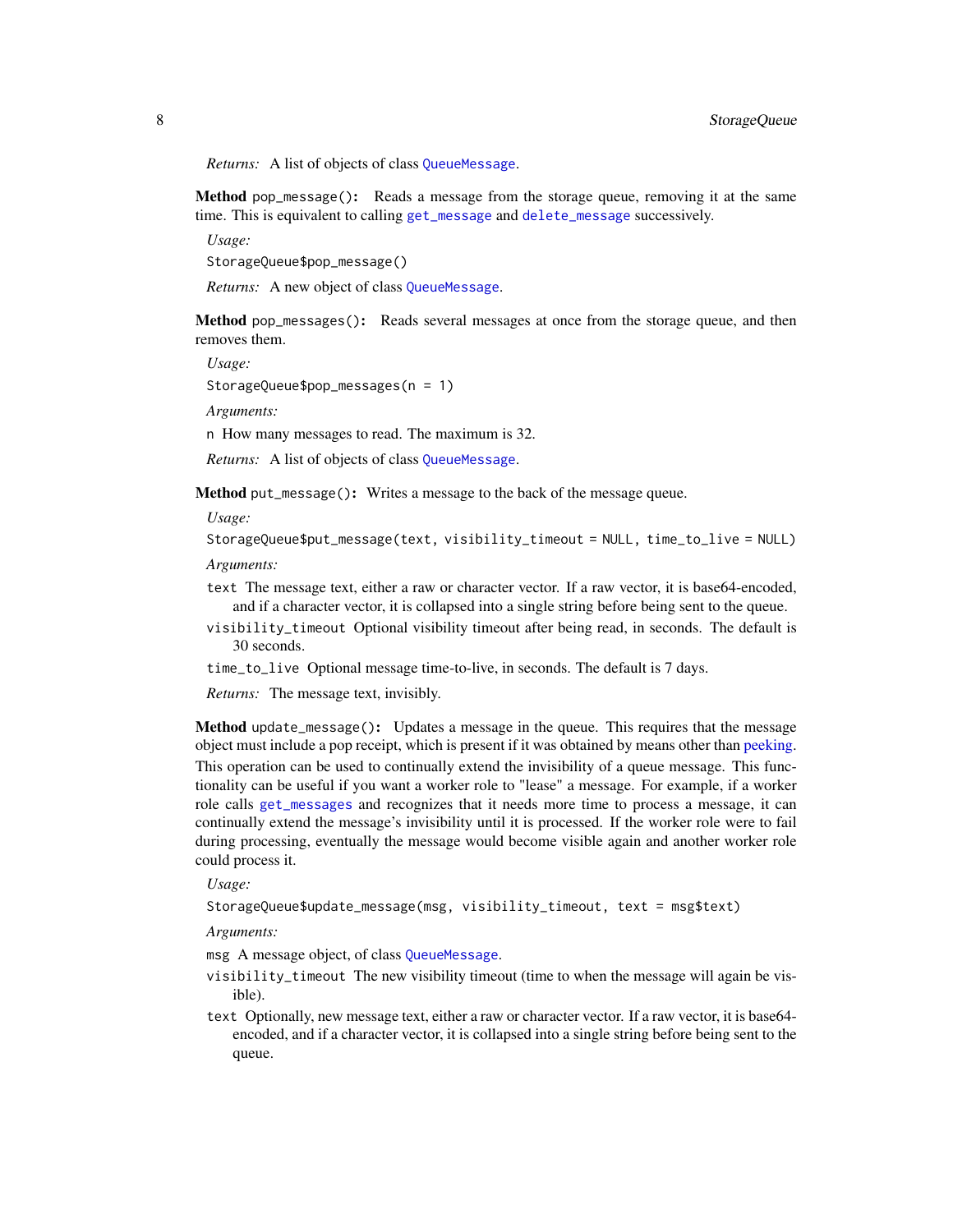#### <span id="page-8-1"></span>StorageQueue 9

*Returns:* The message object, invisibly.

<span id="page-8-0"></span>Method delete\_message(): Deletes a message from the queue. This requires that the message object must include a pop receipt, which is present if it was obtained by means other than [peeking.](#page-6-2)

*Usage:*

StorageQueue\$delete\_message(msg)

*Arguments:*

msg A message object, of class [QueueMessage](#page-1-4).

Method print(): Print method for this class.

*Usage:* StorageQueue\$print(...)

*Arguments:*

... Not currently used.

Method clone(): The objects of this class are cloneable with this method.

*Usage:*

StorageQueue\$clone(deep = FALSE)

*Arguments:*

deep Whether to make a deep clone.

#### See Also

**[QueueMessage](#page-1-4)** 

#### Examples

```
## Not run:
endp <- storage_endpoint("https://mystorage.queue.core.windows.net", key="key")
# to talk to an existing queue
queue <- storage_queue(endp, "queue1")
# to create a new queue
queue2 <- create_storage_queue(endp, "queue2")
# various ways to delete a queue (will ask for confirmation first)
queue2$delete()
delete_storage_queue(queue2)
delete_storage_queue(endp, "queue2")
# to get all queues in this storage account
queue_lst <- list_storage_queues(endp)
# working with a queue: put, get, update and delete messages
queue$put_message("new message")
msg <- queue$get_message()
```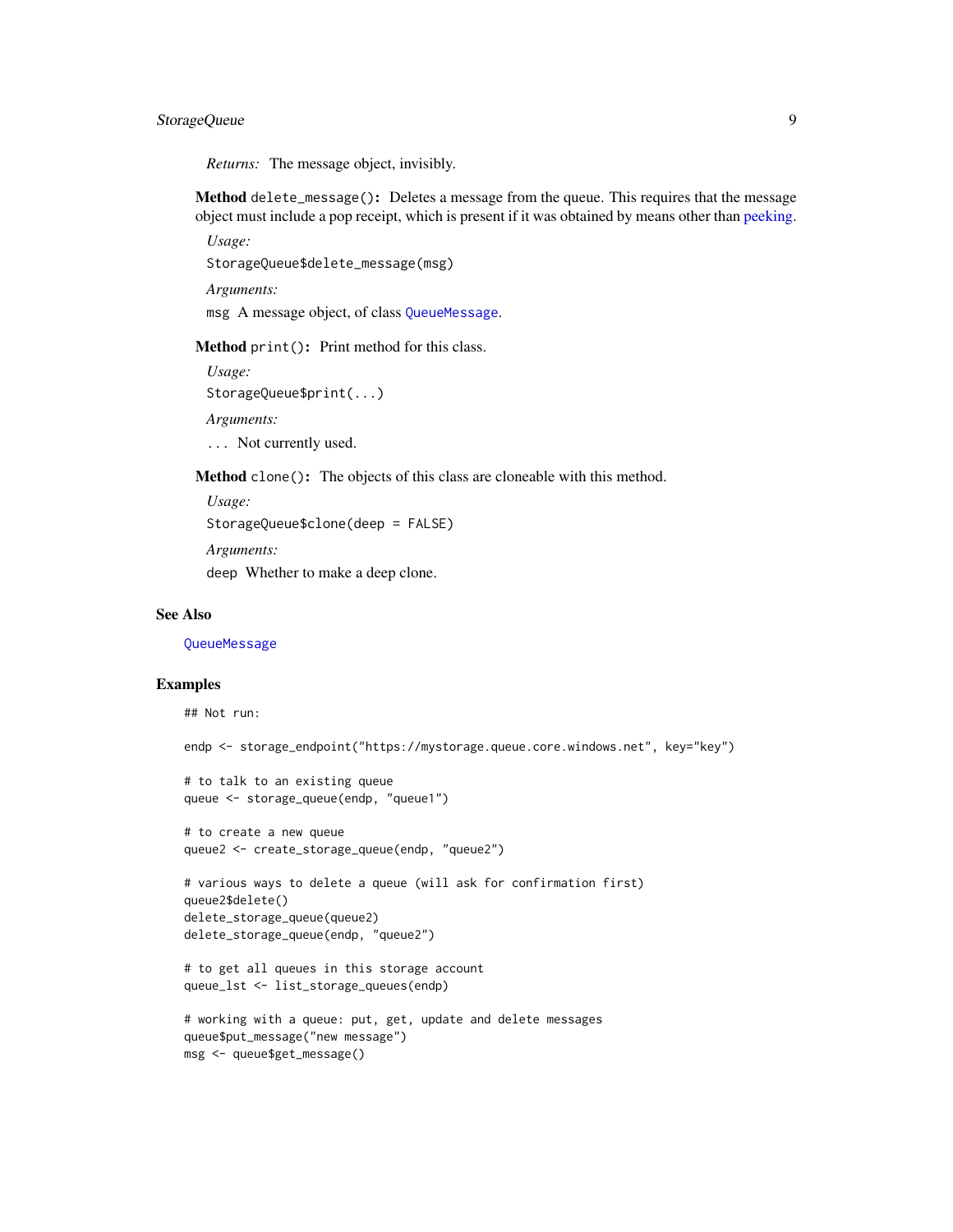```
msg$update(visibility_timeout=60, text="updated message")
queue$delete_message(msg)
# delete_message simply calls the message's delete() method, so this is equivalent
msg$delete()
# retrieving multiple messages at a time (up to 32)
msgs <- queue$get_messages(30)
# deleting is still per-message
lapply(msgs, function(m) m$delete())
# you can use the process pool from AzureRMR to do this in parallel
AzureRMR::init_pool()
AzureRMR::pool_lapply(msgs, function(m) m$delete())
AzureRMR::delete_pool()
```
## End(Not run)

<span id="page-9-1"></span>storage\_queue *Message queues*

#### <span id="page-9-2"></span>Description

Get, list, create, or delete queues.

#### Usage

```
storage_queue(endpoint, ...)
## S3 method for class 'character'
storage_queue(
 endpoint,
 key = NULL,token = NULL,
  sas = NULL,api_version = getOption("azure_storage_api_version"),
  ...
)
## S3 method for class 'queue_endpoint'
storage_queue(endpoint, name, ...)
list_storage_queues(endpoint, ...)
## S3 method for class 'character'
list_storage_queues(
 endpoint,
```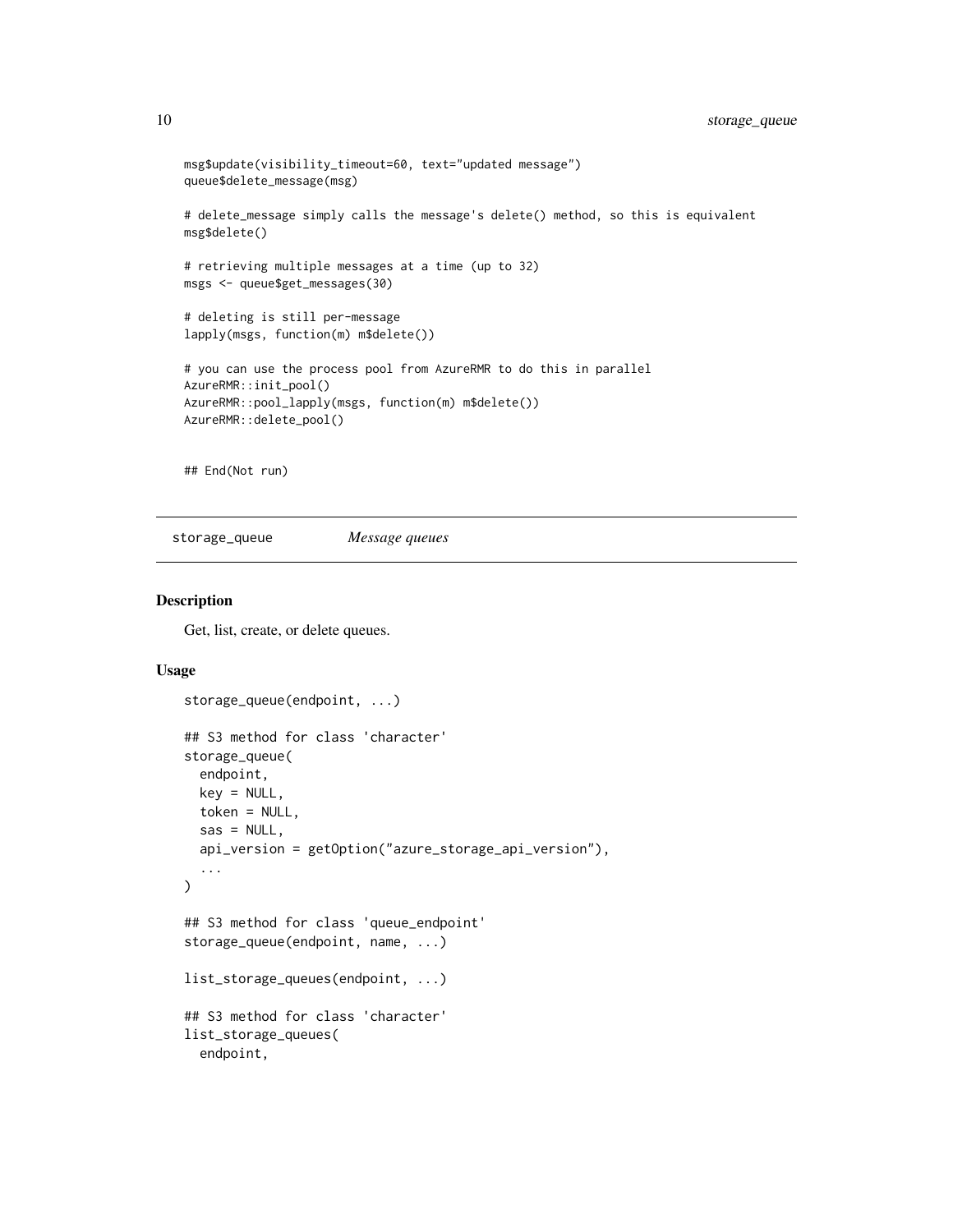```
key = NULL,
  token = NULL,
  sas = NULL,
  api_version = getOption("azure_storage_api_version"),
  ...
)
## S3 method for class 'queue_endpoint'
list_storage_queues(endpoint, ...)
## S3 method for class 'queue_endpoint'
list_storage_containers(endpoint, ...)
create_storage_queue(endpoint, ...)
## S3 method for class 'character'
create_storage_queue(
  endpoint,
 key = NULL,
  token = NULL,
  sas = NULL,api_version = getOption("azure_storage_api_version"),
  ...
\mathcal{L}## S3 method for class 'queue_endpoint'
create_storage_queue(endpoint, name, ...)
## S3 method for class 'StorageQueue'
create_storage_queue(endpoint, ...)
delete_storage_queue(endpoint, ...)
## S3 method for class 'character'
delete_storage_queue(
  endpoint,
 key = NULL,
 token = NULL,
  sas = NULL,api_version = getOption("azure_storage_api_version"),
  ...
\mathcal{L}## S3 method for class 'queue_endpoint'
delete_storage_queue(endpoint, name, ...)
## S3 method for class 'StorageQueue'
delete_storage_queue(endpoint, confirm = TRUE, ...)
```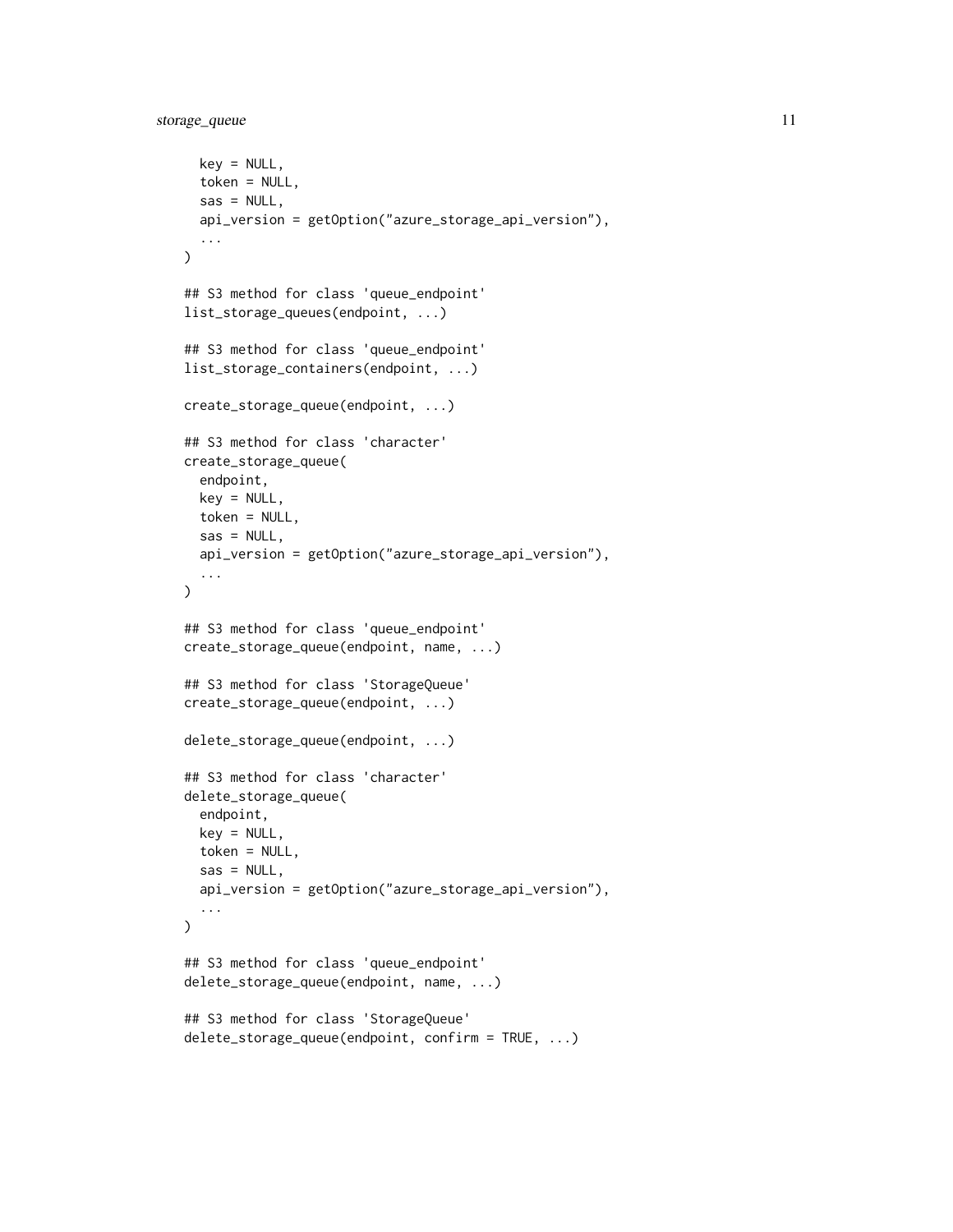#### <span id="page-11-0"></span>Arguments

| endpoint    | Either a queue endpoint object as created by storage_endpoint, or a character<br>string giving the URL of the endpoint.                                                                 |
|-------------|-----------------------------------------------------------------------------------------------------------------------------------------------------------------------------------------|
| $\ddots$ .  | Further arguments passed to lower-level functions.                                                                                                                                      |
|             | key, token, sas If an endpoint object is not supplied, authentication credentials: either an access<br>key, an Azure Active Directory (AAD) token, or a SAS, in that order of priority. |
| api_version | If an endpoint object is not supplied, the storage API version to use when inter-<br>acting with the host. Currently defaults to "2019-07-07".                                          |
| name        | The name of the queue to get, create, or delete.                                                                                                                                        |
| confirm     | For deleting a queue, whether to ask for confirmation.                                                                                                                                  |

#### Details

You can call these functions in a couple of ways: by passing the full URL of the storage queue, or by passing the endpoint object and the name of the share as a string.

#### Value

For storage\_queue and create\_storage\_queue, an object of class [StorageQueue](#page-4-1). For list\_storage\_queues, a list of such objects.

#### See Also

[StorageQueue](#page-4-1), [queue\\_endpoint](#page-3-1)

#### Examples

```
## Not run:
endp <- storage_endpoint("https://mystorage.queue.core.windows.net", key="key")
# to talk to an existing queue
queue <- storage_queue(endp, "queue1")
# to create a new queue
queue2 <- create_storage_queue(endp, "queue2")
# various ways to delete a queue (will ask for confirmation first)
queue2$delete()
delete_storage_queue(queue2)
delete_storage_queue(endp, "queue2")
## End(Not run)
```